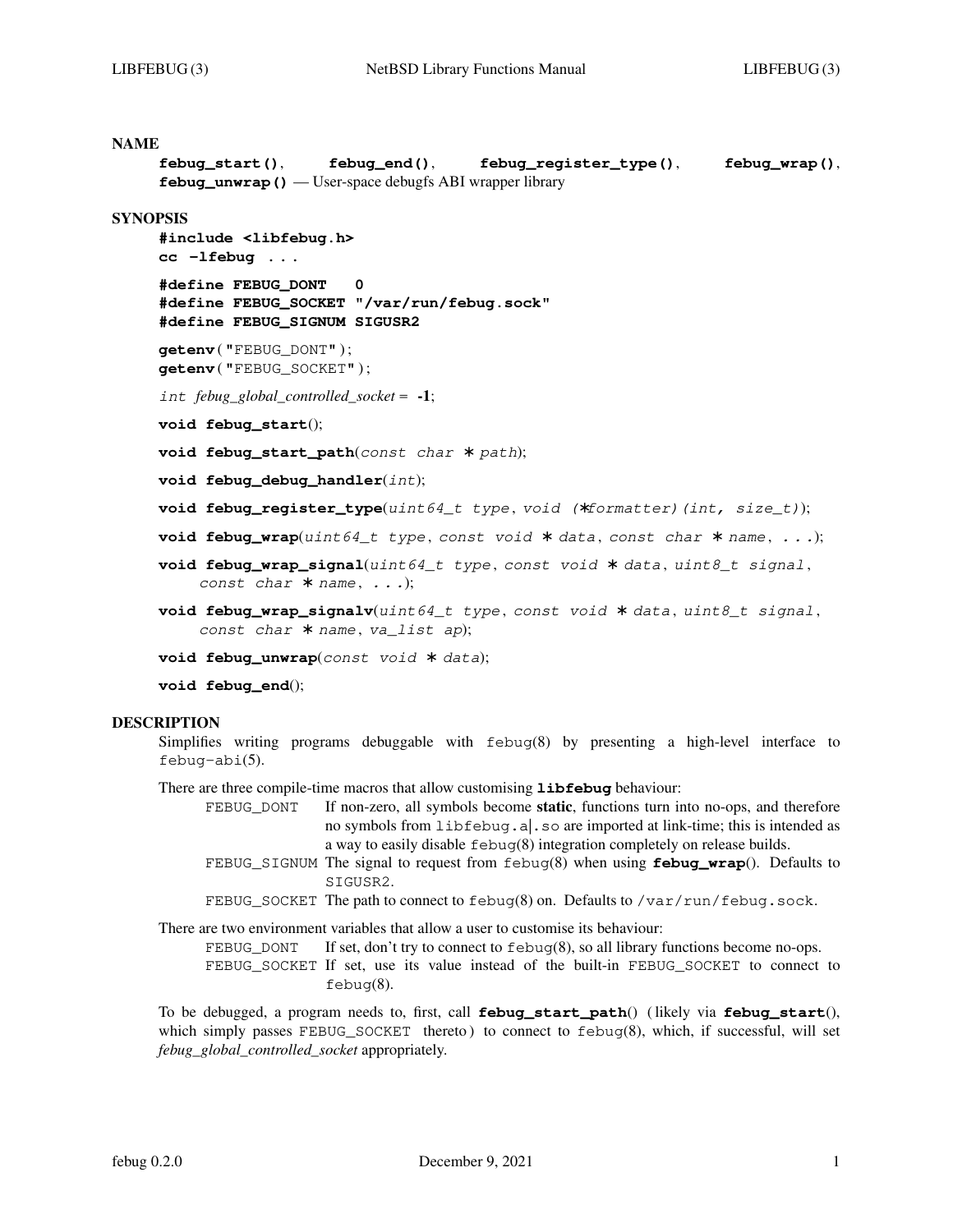The program needs to install **febug\_debug\_handler**() (or a wrapper around it) as the signal handler for FEBUG\_SIGNUM (and any other signals, if different ones are explicitly requested); if notifications are disabled ( by requesting SIGKILL ), some event loop that answers on *febug\_global\_controlled\_socket* must be in place. It'sano-op if *febug\_global\_controlled\_socket* is **-1**.

The program should register handlers for types of variables it wishes to handle by calling **febug\_register\_type**() — those type numbers should be consistent across the program, lest the wrong handler is called. If no handler was registered for a type, **febug\_debug\_handler**() will instead return a generic "not found" message. The handler takes the write end of the pipe as the first argument, and the variable ID as the second; it shouldn't close the pipe, as that is done by **febug\_debug\_handler**() regardless, and the program would then run the risk of closing another file with the same descriptor simultaneously opened by another thread. It'sano-op if *febug\_global\_controlled\_socket* is **-1**.

At any time, when the program wishes to expose a variable, it can call **febug\_wrap\_signalv**() ( likely via **febug\_wrap\_signal**() ( likely via **febug\_wrap**(), which passes FEBUG\_SIGNUM thereto ) ) , which will send a **febug message** with the specified type and signal numbers, ID equal to the data pointer, and name formatted according to print  $f(3)$ . It's a no-op if *febug\_global\_controlled\_socket* is **-1**.

When the variable goes out of scope, the program should call **febug\_unwrap**() to send a **stop\_febug\_message** with the same data pointer as it did **febug\_wrap**(), to prevent reading random data that might no longer be mapped, or make sense. It'sano-op if *febug\_global\_controlled\_socket* is **-1**.

When it wishes to stop being debugged, the program may call **febug\_end**() which will shut and reset *febug\_global\_controlled\_socket*, if any, and deallocate the type→handler map. The program may omit this if it'd be the last thing it did before exiting, since the kernel will close all file descriptors and free all mappings anyway.

### **EXAMPLES**

The following program sorts a string with  $qsort(3)$  but waits half a second between each comparison; the string can be inspected via a febug(8) mount:

```
// SPDX-License-Identifier: MIT
```
#define \_POSIX\_C\_SOURCE 200809L

#include <libfebug.h>

```
#include <errno.h>
#include <signal.h>
#include <stdio.h>
#include <stdlib.h>
#include <string.h>
#include <time.h>
#include <unistd.h>
#define CSTRING_FEBUG_TP 420
static void cstring_febug_formatter(int fd, size_t data) {
 const char * str = (const char *) data;
 dprintf(fd, "%s\n", str);
}
static int char_comp(const void * lhs, const void * rhs) {
```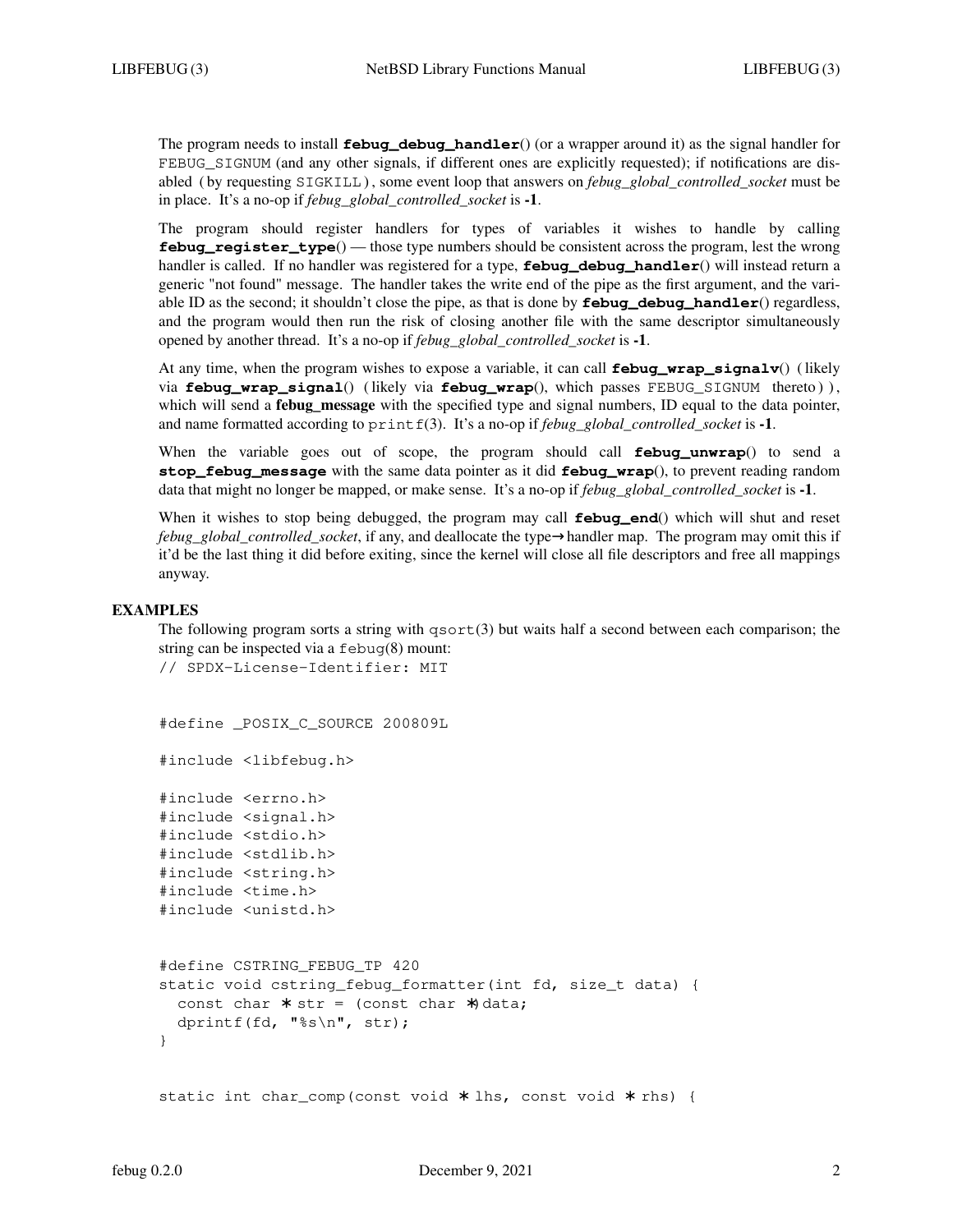```
const struct timespec half_second = \{0, 500 * 1000 * 1000\};
 nanosleep(&half_second, 0);
 return ∗(const char ∗)lhs - ∗(const char ∗)rhs;
}
int main() {
  febug_start();
  febug_register_type(CSTRING_FEBUG_TP, cstring_febug_formatter);
  struct sigaction handler;
 memset(&handler, 0, sizeof(handler));
 handler.sa_handler = febug_debug_handler;
  if(sigaction(FEBUG_SIGNUM, \&handler, 0) == -1) {
   fprintf(stderr, "sigaction: %s\n", strerror(errno));
   return 1;
  }
  {
    __attribute__((__cleanup__(febug_unwrap))) char data[] =
        "JVLOkgsYmhCyEFxouKzDNajivGlpWqbdBwnfTAXQcreRHPIUSMtZQWERTYUIOPqwertyuiop"
        "1234567890";
    febug_wrap(CSTRING_FEBUG_TP, data, "cool_data");
    qsort(data, strlen(data), 1, char_comp);
  }
 sleep(2);
  febug_end();
}
```
 $febuq-abi(5)$  — the ABI wrapped by this library. libfebug++(3) and libfebug.rs(3) — equivalent C++ and Rust libraries.

# **SPECIAL THANKS**

To all who support further development, in particular:

- **•** ThePhD
- **•** Embark Studios
- **•** Jasper Bekkers

# **REPORTING BUGS**

*febug tracker:*

### **https://todo.sr.ht/˜nabijaczleweli/febug**

febug mailing list: 〈˜nabijaczleweli/febug@lists.sr.ht〉, archived at **https://lists.sr.ht/˜nabijaczleweli/febug**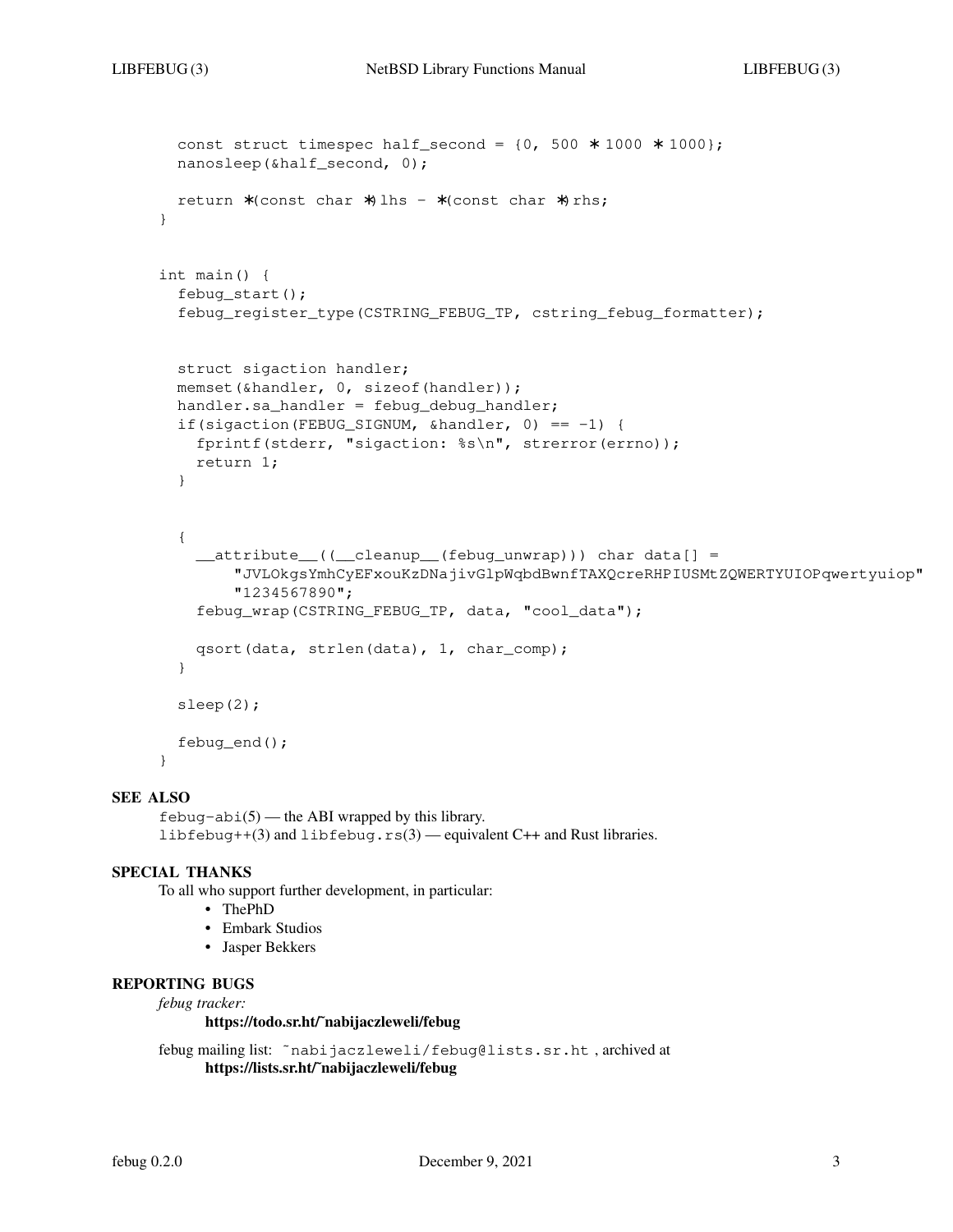#### **NAME**

```
febug::controlled_socket, febug::wrapper, febug::formatters,
febug::debug_handler() — User-space debugfs ABI wrapper library for C++
```
#### **SYNOPSIS**

```
#include <libfebug.hpp>
c++ −lfebug++ ...
#define FEBUG_DONT 0
```

```
#define FEBUG_SOCKET "/var/run/febug.sock"
#define FEBUG_SIGNUM SIGUSR2
```
**getenv** ( "FEBUG\_DONT" ) ; **getenv** ( "FEBUG\_SOCKET" ) ;

*struct febug::controlled\_socket*; *const febug::controlled\_socket febug::global\_controlled\_socket*;

*struct febug::wrapper*;

**febug::wrapper::wrapper**(*const T & data* , *const char* ∗ *name* , *...*);

```
febug::wrapper::wrapper(const T & data , uint8_t signal , const char ∗ name ,
     ...);
```

```
febug::wrapper::wrapper(const T & data , uint8_t signal , const char ∗ name ,
    va_list ap);
```
*std::map<size\_t, void (*∗*)(int, size\_t)> febug::formatters*;

```
void febug::debug_handler(int);
```
### **DESCRIPTION**

Simplifies writing  $C_{++}$  programs debuggable with  $f = b \log(8)$  by presenting a high-level interface to febug-abi(5).

There are three compile-time macros that allow customising **libfebug++** behaviour:

- FEBUG\_DONT If non-zero, all symbols become **static**, functions turn into no-ops, and therefore no symbols from libfebug++.a|.so are imported at link-time; this is intended as a way to easily disable febug(8) integration completely on release builds. FEBUG\_SIGNUM The signal to request from febug(8) when using **febug\_wrap**(). Defaults to
- SIGUSR2.

FEBUG\_SOCKET The path to connect to febug(8) on. Defaults to /var/run/febug.sock.

There are two environment variables that allow a user to customise its behaviour: FEBUG\_DONT If set, don't try to connect to  $febu(g(8))$ , so all library functions become no-ops. FEBUG\_SOCKET If set, use its value instead of the built-in FEBUG\_SOCKET to connect to febug(8).

The *febug::controlled\_socket* structure is defined as follows:

struct febug::controlled\_socket { int  $fd = -1;$ inline operator int() const noexcept { return this->fd; } controlled\_socket(const char ∗ path = FEBUG\_SOCKET) noexcept; ˜controlled\_socket() noexcept; };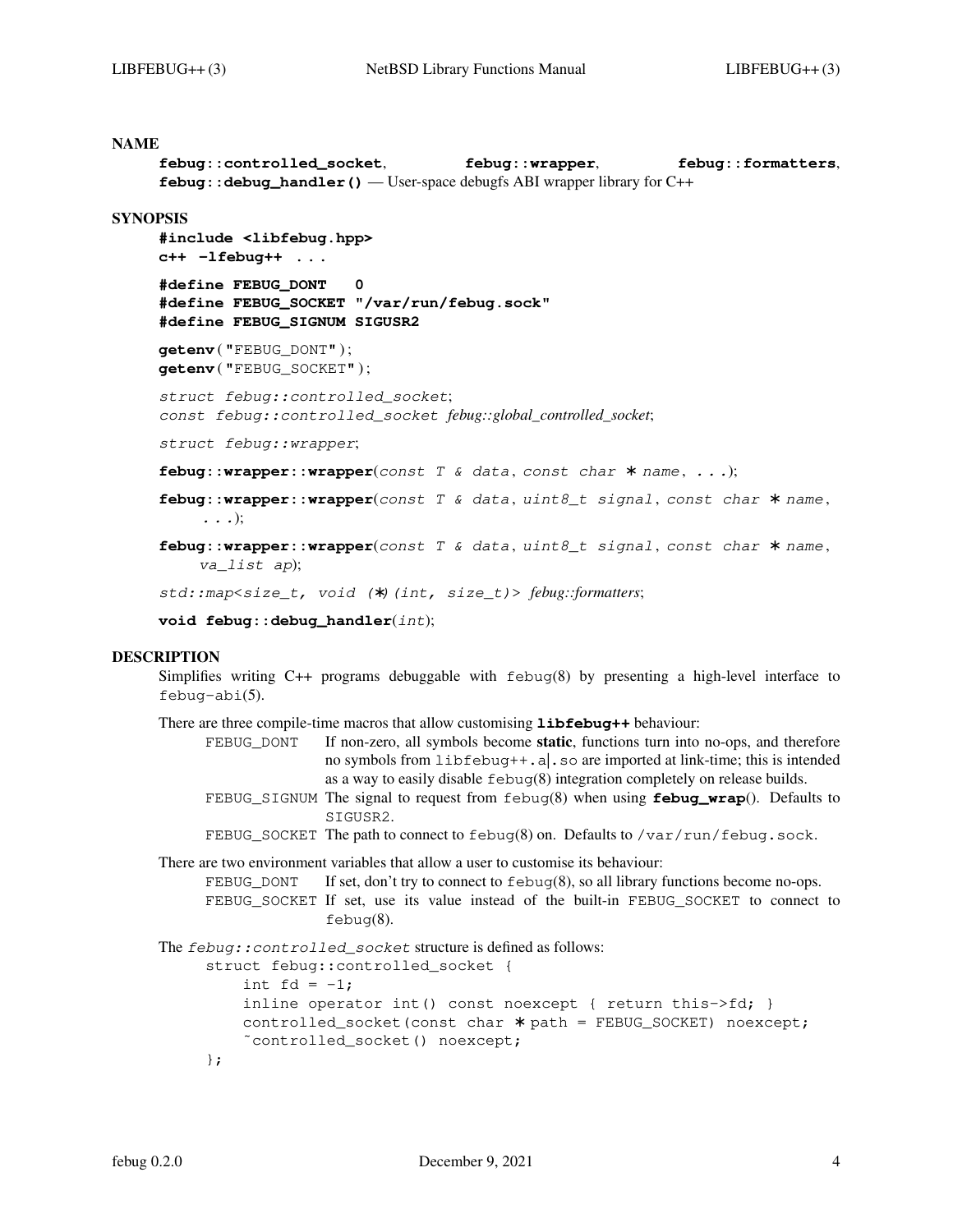There is a global instance at *febug::global\_controlled\_socket* which, if *path* ( FEBUG\_SOCKET ) isn't the null pointer, attempts to connect to febug(8) and will set *fd*, if successful. Similarly, destroying it will hang up and reset *fd*.

The program needs to install **febug::debug\_handler**() (or a wrapper around it) as the signal handler for FEBUG\_SIGNUM (and any other signals, if different ones are explicitly requested); if notifications are disabled ( by requesting SIGKILL ), some event loop that answers on *febug::global\_controlled\_socket* must be in place. It'sano-op if *febug::global\_controlled\_socket* is **-1**.

The program should register handlers for types of variables it wishes to handle by adding entries to *febug::formatters* — the key is typeid(std::decay\_t<T>).hash\_code(), so if this yields different results for two types that should have the same handler, multiple entries need to be registered. If no handler was registered for a type, **febug::debug\_handler**() will instead return a generic "not found" message. The handler takes the write end of the pipe as the first argument, and the variable ID as the second; it shouldn't close the pipe, as that is done by **febug::debug\_handler**() regardless, and the program would then run the risk of closing another file with the same descriptor simultaneously opened by another thread.

The *febug::wrapper* structure is defined as follows:

```
template <class T>
struct febug::wrapper {
    const T ∗ data;
    wrapper(const T & data, const char * name, ...) noexcept;
    wrapper(const T & data, uint8_t signal, const char * name, ...) noexcept;
    wrapper(const T & data, uint8_t signal, const char * name, va_list ap) noexc
    ˜wrapper() noexcept;
};
```
If the program wishes to debug a variable, it should construct a *febug::wrapper* referencing it; the constructor will send a **febug\_message** with the type corresponding to typeid(std::decay\_t<T>).hash\_code(), ID corresponding to the pointer to *data*, signal being either specified or defaulting to FEBUG\_SIGNUM, and name formatted according to printf(3). The destructor will send a **stop\_febug\_message**. Both become no-ops if *febug::global\_controlled\_socket* is **-1**.

## **EXAMPLES**

The following program sorts a *std::vector<int>* with **std::sort**() but waits a second between each comparison; the vector and the amount of comparisons can be inspected via a febug(8) mount: // SPDX-License-Identifier: MIT

```
#include <libfebug.hpp>
```

```
#include <algorithm>
#include <cstring>
#include <errno.h>
#include <unistd.h>
#include <vector>
```

```
int main() {
 if(febug::global_controlled_socket != -1) {
    febug::formatters.emplace(
       typeid(std::vector<int>).hash_code(), [](int retpipe, std::size_t vid) {
```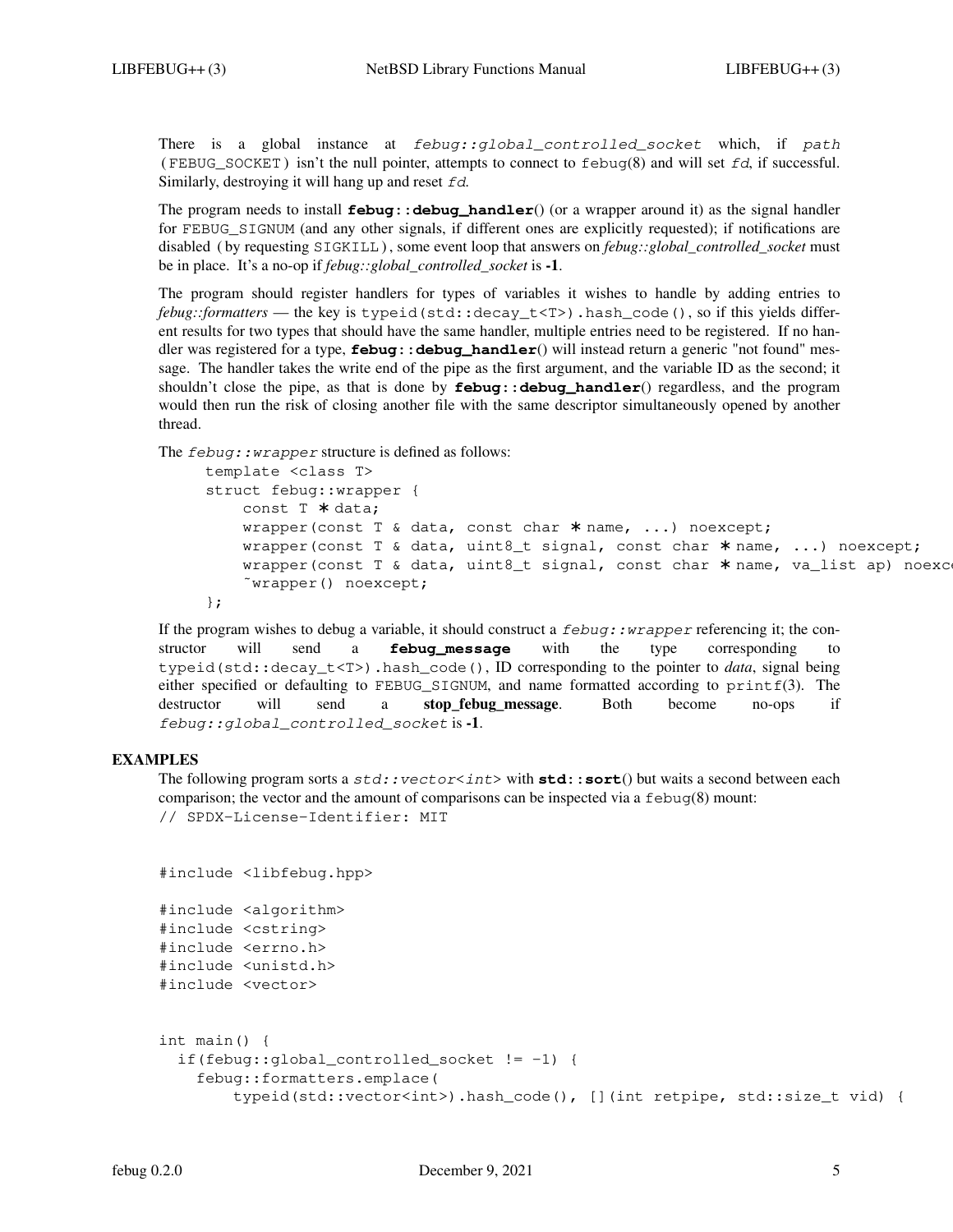```
const std::vector<int> & data = ∗(const std::vector<int> ∗)vid;
        for(auto num : data)
          dprintf(retpipe, "%d ", num);
        write(retpipe, "\n \n \frac{\n \ln}{\n}, 1);
      });
  febug::formatters.emplace(
      typeid(std::size_t).hash_code(), [](int retpipe, std::size_t vid) {
        const std::size_t & data = ∗(const std::size_t ∗)vid;
        dprintf(retpipe, "%zu\n", data);
      });
}
struct sigaction handler {};
handler.sa_handler = febug::debug_handler;
if(sigaction(FEBUG_SIGNUM, \deltahandler, nullptr) == -1)
  std::fprintf(stderr, "sigaction: %s\n", std::strerror(errno));
{
  std::vector<int> data{-1, -2, -3, 0, 1, 2, 3, -1, -2, -3, 0, 1, 2, 3,
                         -1, -2, -3, 0, 1, 2, 3, -1, -2, -3, 0, 1, 2, 3,
                         -1, -2, -3, 0, 1, 2, 3, -1, -2, -3, 0, 1, 2, 3;std::size_t comparisons_done{};
  febug::wrapper data_w{data, "cool_data"};
  febug::wrapper comparisons_done_w{comparisons_done, "comparisons"};
  std::sort(data.begin(), data.end(), [&](auto lhs, auto rhs) {
    sleep(1);
    ++comparisons_done;
    return lhs < rhs;
  });
}
sleep(2);
```
}

 $febu-g-bi(5)$  — the ABI wrapped by this library. libfebug(3) and libfebug,  $rs(3)$  — equivalent C and Rust libraries.

### **SPECIAL THANKS**

To all who support further development, in particular:

- **•** ThePhD
- **•** Embark Studios
- **•** Jasper Bekkers

### **REPORTING BUGS**

*febug tracker:*

**https://todo.sr.ht/˜nabijaczleweli/febug**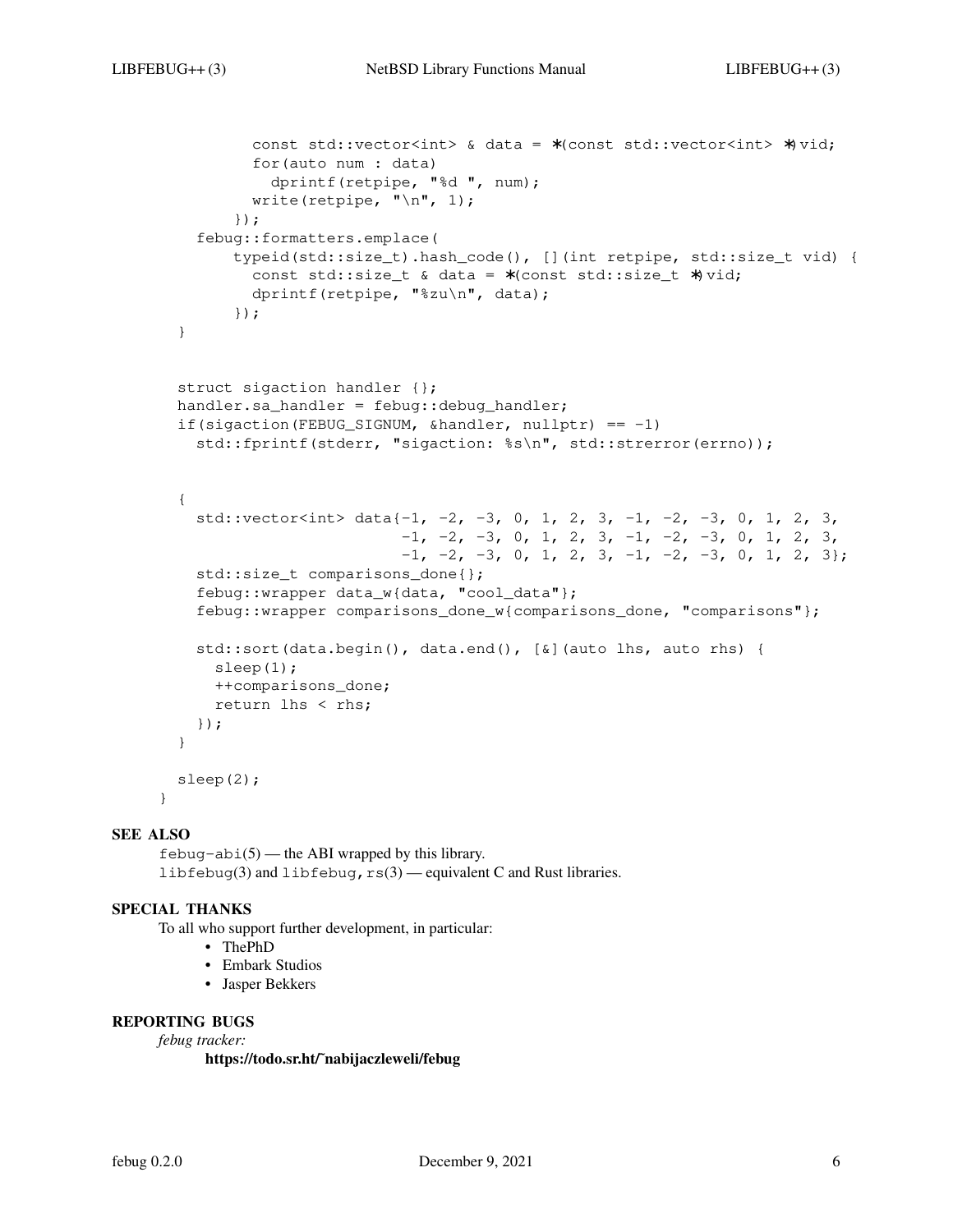```
febug mailing list: 〈˜nabijaczleweli/febug@lists.sr.ht〉, archived at
      https://lists.sr.ht/˜nabijaczleweli/febug
```
#### **NAME**

```
febug::start(), febug::Wrapper, febug::Wrappable, febug::StaticWrappable,
febug::GLOBAL_CONTROLLED_SOCKET, febug::FORMATTERS — User-space debugfs ABI wrap-
per library for Rust
```
### **SYNOPSIS**

```
[dependencies]
febug = "0.2.0"
```

```
env!("FEBUG_DONT")?
env!("FEBUG_SOCKET") = "/var/run/febug.sock"
env!("FEBUG_SIGNUM") = SIGUSR2
```
**env::var** ( "FEBUG\_DONT" ) ; **env::var** ( "FEBUG\_SOCKET" ) ;

*static GLOBAL\_CONTROLLED\_SOCKET*: *AtomicI32* = **-1**;

```
fn febug::start();
```
**fn febug::start\_raw**(*path: &[u8]*);

```
extern "C" fn debug_handler(_: c_int);
```
**bool fn febug::install\_handler**();

```
bool fn febug::install_handler_signal(signal: u8);
```

```
fn febug::end();
```
*static febug::FORMATTERS*: *Lazy<Mutex<BTreeMap<TypeId, fn(&mut File, usize)>>>*;

*trait febug::StaticWrappable*: *'static*;

```
Wrapper<Self> fn febug::StaticWrappable::wrap(&self , name: Arguments<'_>);
```
**Wrapper<Self> fn febug::StaticWrappable::wrap\_signal**(*&self* , *signal: u8* , *name: Arguments<'\_>*);

*trait febug::Wrappable*;

- **Wrapper<Self> fn febug::Wrappable::wrap**(*&self* , *tp: u64* , *name: Arguments<'\_>*);
- **Wrapper<Self> fn febug::Wrappable::wrap\_signal**(*&self* , *tp: u64* , *signal: u8* , *name: Arguments<'\_>*);

*struct febug::Wrapper<T>* { /∗ ... ∗/ };

- **Wrapper<T> fn febug::Wrapper::new**(*&self* , *tp: u64* , *data:argument* , *name: fmt::Arguments* , *name: Arguments<'\_>*);
- **Wrapper<T> fn febug::Wrapper::new\_signal**(*&self* , *tp: u64* , *data:argument* , *signal: u8* , *name: fmt::Arguments* , *name: Arguments<'\_>*);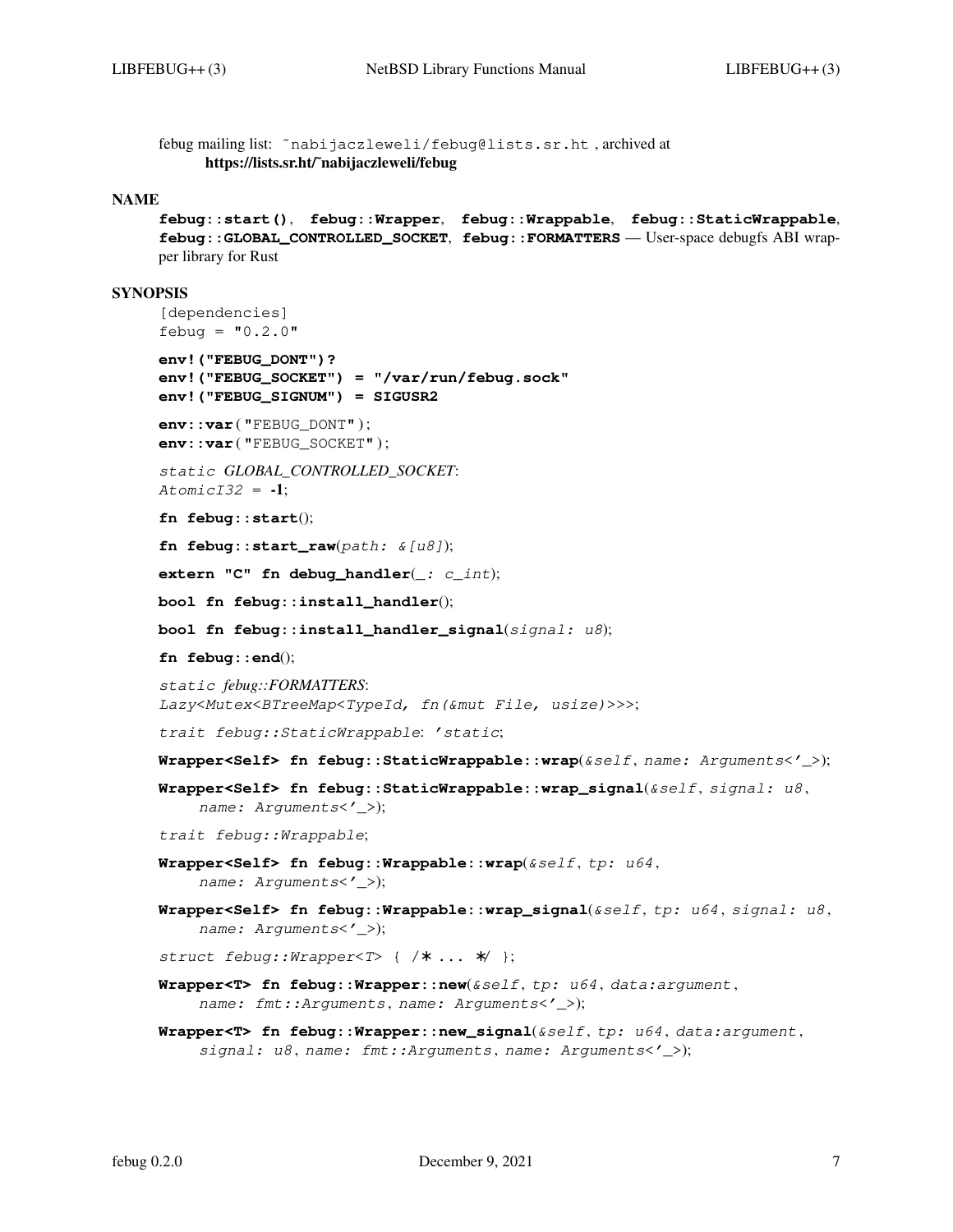*struct febug::abi::FebugMessage*; *struct febug::abi::StopFebugMessage*; *struct febug::abi::AttnFebugMessage*;

### **DESCRIPTION**

Simplifies writing Rust programs debuggable with febug(8) by presenting a high-level interface to febug-abi(5).

There are three compile-time environment variables that allow customising **libfebug.rs** behaviour:

- FEBUG DONT If set, all functions turn into no-ops; this is intended as a way to easily disable febug(8) integration completely on release builds.
- FEBUG\_SIGNUM The signal to request from febug(8) when using **febug\_wrap**(). Defaults to SIGUSR2.
- FEBUG\_SOCKET The path to connect to  $febuq(8)$  on. Defaults to /var/run/febug.sock.

There are two environment variables that allow a user to customise its behaviour:

FEBUG\_DONT If set, don't try to connect to  $febu(g(8))$ , so all library functions become no-ops. FEBUG\_SOCKET If set, use its value instead of the built-in FEBUG\_SOCKET to connect to febug(8).

To be debugged, a program needs to, first, call **febug::start\_raw**() (likely via **febug::start**(), which simply passes b"/var/run/febug.sock" thereto) to connect to febug(8), which, if successful, will set *febug::GLOBAL\_CONTROLLED\_SOCKET* to the connection's file descriptor.

The program needs to install **febug::debug\_handler**() (or a wrapper around it) as the signal handler for FEBUG\_SIGNUM (and any other signals, if different ones are explicitly requested); if notifications are disabled ( by requesting SIGKILL ), some event loop that answers on *febug::GLOBAL\_CONTROLLED\_SOCKET* must be in place. It's a no-op if *febug::GLOBAL\_CONTROLLED\_SOCKET* is **-1**. A convenience **febug::install\_handler**() function is provided, doing just that, and returning **true** if the handler was installed.

The program should register handlers for types of variables it wishes to handle by adding entries to *febug::FORMATTERS*. If no handler was registered for a type, or the lock was poisoned, **febug::debug\_handler**() will write a generic "not found" message. The key is *std::any::TypeId* corresponding to the debugged type; if your type is not *'static*, lie here. The handler takes the write end of the pipe as the first argument, and the variable ID as the second. It's a no-op if *febug::GLOBAL\_CONTROLLED\_SOCKET* is **-1**.

At any time, when the program wishes to expose a variable, it can construct a *febug::Wrapper* (likely via one of the convenience *febug::StaticWrappable* or *febug::Wrappable* traits), which will send a **febug\_message** with the specified type and signal numbers ( defaulting to SIGUSR2 ), ID equal to the address of the data argument, and name formatted. It's a no-op if *febug::GLOBAL\_CONTROLLED\_SOCKET* is **-1**.

When dropped, *febug::Wrapper* will send a **stop\_febug\_message**. It's a no-op if *febug::GLOBAL\_CONTROLLED\_SOCKET* is **-1**.

When it wishes to stop being debugged, the program may call **febug::end**() which will shut and reset *febug::GLOBAL\_CONTROLLED\_SOCKET*. The program may omit this if it'd be the last thing it did before exiting, since the kernel will close all file descriptors and free all mappings anyway.

### **EXAMPLES**

The following program spawns 10 threads, each successive one sorting a longer subsection of a *String*, but waits a quarter-second between each comparison; the *String* for each thread and the amount of comparisons can be inspected via a febug(8) mount: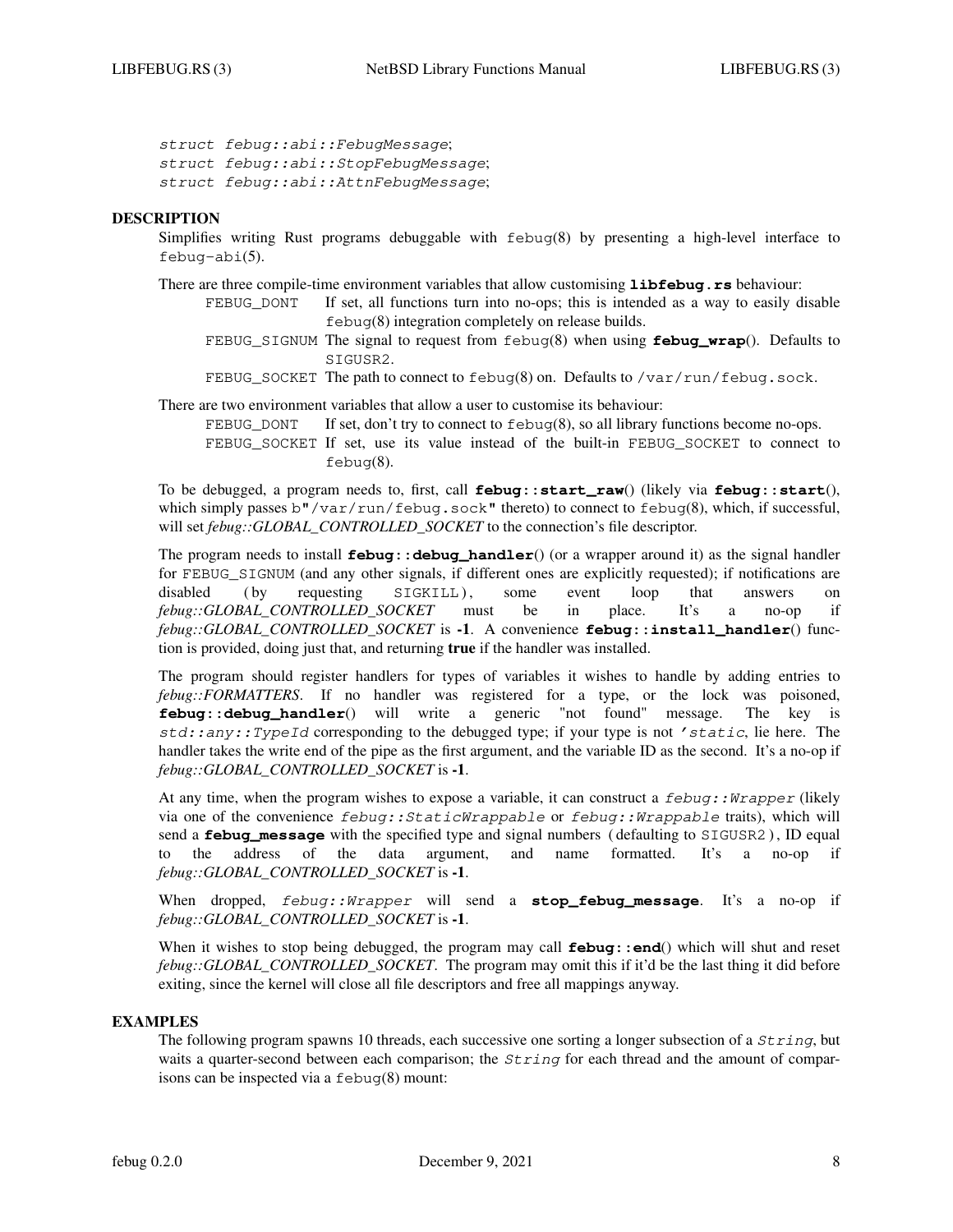```
// SPDX-License-Identifier: MIT
extern crate febug;
use febug::StaticWrappable;
use std::time::Duration;
use std::any::TypeId;
use std::io::Write;
use std::thread;
fn main() {
    febug::start();
    if febug::install_handler() {
        febug::FORMATTERS.lock()
            .unwrap()
            .insert(TypeId::of::<String>(), |of, vid| {
                let data = unsafe { &∗(vid as ∗const String) };
                let = of.write_all(data.as_bytes());
                let = of.write_all(b"\n");
            });
    }
    let threads = (0..10).map(|i| {
            thread::spawn(move || {
                let mut sorteing = "The quick red fox jumps over the lazy brown \setminusdog... tHE QUICK RED FOX JUMPS OVER THE \
                                     LAZY BROWN DOG!!"
                                        [0 \ldots (i + 1) * 10].to_string();
                let _sorteing_w = sorteing.wrap(format_args!("cool_data_{}", i));
                unsafe { sorteing.as_bytes_mut() }.sort_unstable_by(|a, b| {
                    thread::sleep(Duration::from_millis(250));
                    a.cmp(b)
                });
                thread::sleep(Duration::from_secs(2));
            })
        })
        .collect::<Vec<_>>();
    for t in threads {
        let = t.join();
    }
}
```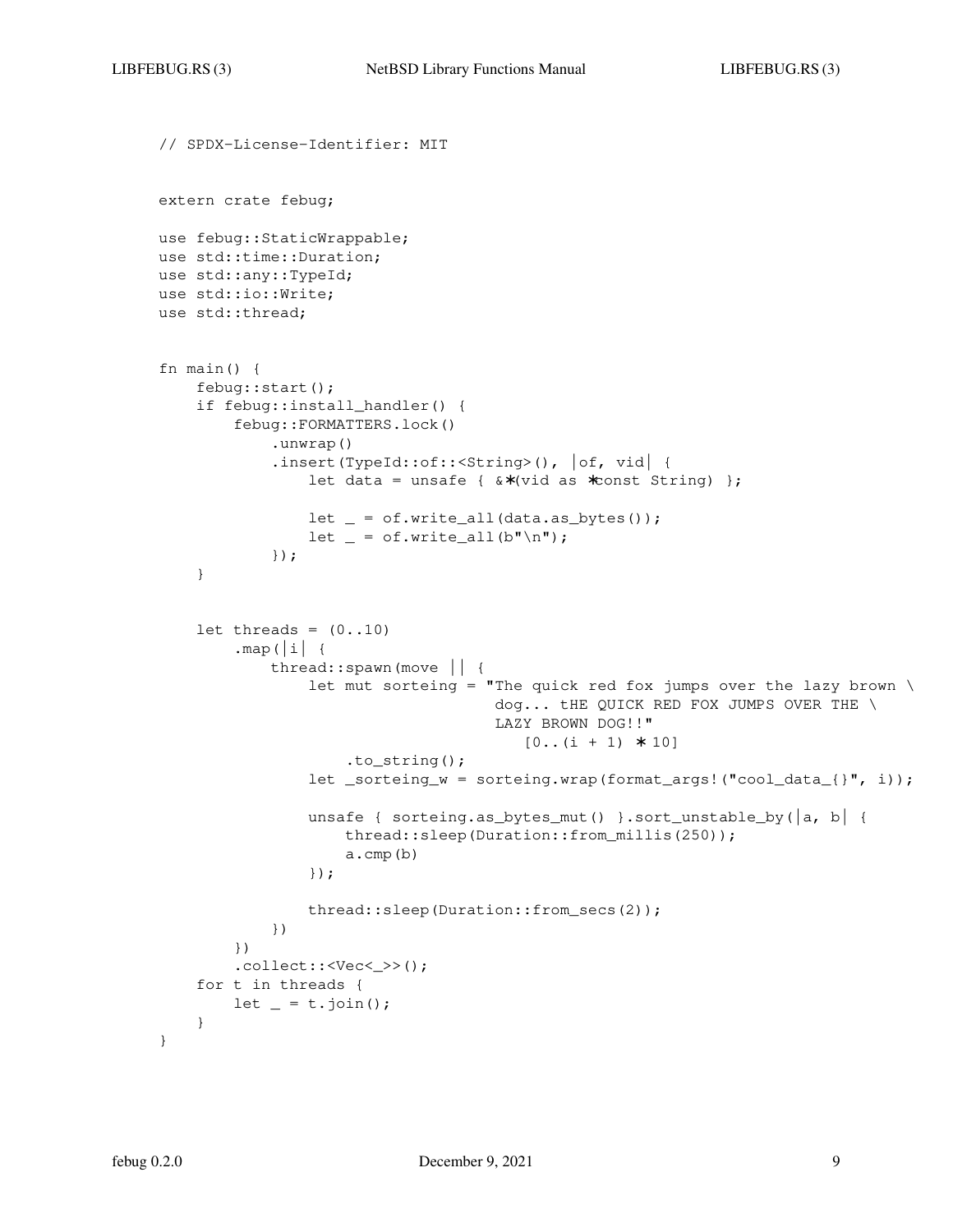$febu-g-bi(5)$  — the ABI wrapped by this library. libfebug(3) and libfebug++(3) — equivalent C and C++ libraries.

### **SPECIAL THANKS**

To all who support further development, in particular:

- **•** ThePhD
- **•** Embark Studios
- **•** Jasper Bekkers

### **REPORTING BUGS**

*febug tracker:*

### **https://todo.sr.ht/˜nabijaczleweli/febug**

febug mailing list: 〈˜nabijaczleweli/febug@lists.sr.ht〉, archived at **https://lists.sr.ht/˜nabijaczleweli/febug**

#### **NAME**

**struct febug\_message**, **struct stop\_febug\_message**, **struct attn\_febug\_message** — User-space debugfs ABI

### **SYNOPSIS**

### **#include <febug-abi.h>**

*struct febug\_message*; *struct stop\_febug\_message*; *struct attn\_febug\_message*;

### **DESCRIPTION**

The febug ABI consists of two messages sent from the program wishing to be debugged to febug(8), and one sent from febug(8) to the program.

To be debugged, the program must create a socket with socket (AF\_UNIX, SOCK\_SEQPACKET, 0) and connect(2) to the appropriate end-point (/var/run/febug.sock, conventionally). The program *must* then wait to receive a place-holder **attn\_febug\_message** before continuing, to ensure that the other end of its socket is correctly configured to receive credentials. Sending the first message will pass along client credentials; sending the null message is a valid way to trigger this. After febug(8) receives credentials, a directory corresponding to the debugged process' PID will be created in the filesystem.

*All* messages must be sent in a single send(2) or sendmsg(2) call, specifying the exact size of the message, as that's what's used to differentiate between different messages. febug(8) will ignore messages (whose sizes) it does not recognise.

Afterward, for each variable of interest, the process should send a 4096-byte **febug\_message**, defined as follows:

```
struct [[packed]] febug_message {
         uint64_t variable_id;
         uint64_t variable_type;
         uint8_t signal;
         char name[/∗ Enough to bring the overall size to 4096. ∗/];
    };
Wherein
```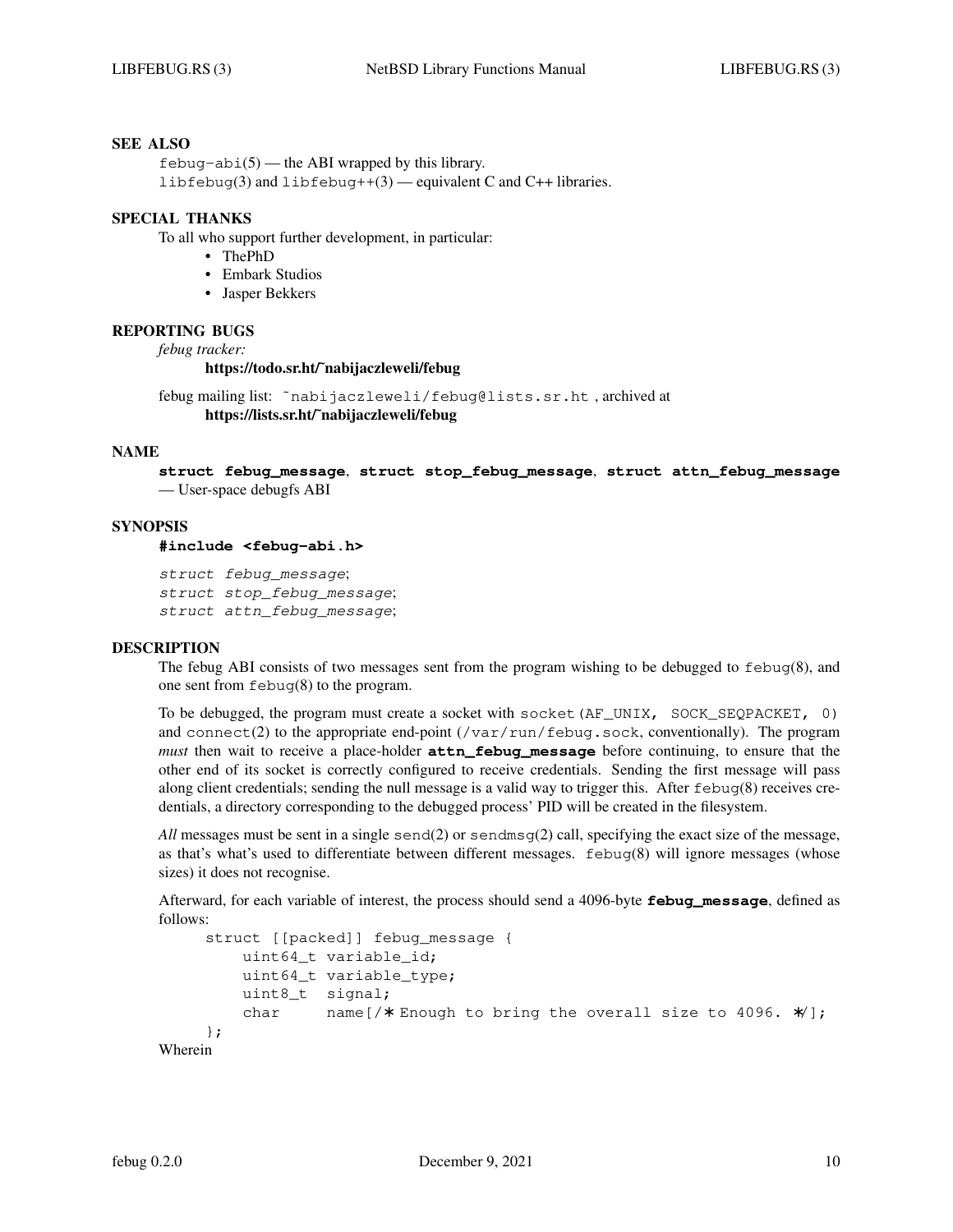| variable id   | is the locally unique identifier of the variable (e.g. a pointer to that variable).           |
|---------------|-----------------------------------------------------------------------------------------------|
| variable_type | is arbitrary user data, passed back to the program verbatim (e.g. a function                  |
|               | pointer to a formatter).                                                                      |
| signal        | is the signal to send to the program when a variable is to be read (see below).               |
| name          | is the globally unique name of this variable $\frac{d}{dx}$ a NUL terminator is respected but |
|               | not required if the name truly spans to the final byte. If the same as one of the             |
|               | already-present variables, it will be overridden.                                             |

When febug(8) receives a **febug\_message**, it creates a file under the process' directory. When that file is opened, febug(8) will:

- 1. send the process an **attn\_febug\_message** with a single file descriptor via SCM\_RIGHTS auxilliary data (see  $\text{cmsg}(3)$ ) representing the write end of a pipe.
- 2. kill(2) the process with the signal from the *signal* field if it wasn't SIGKILL.

Note, that the sent file descriptor *must* be closed by the program when it's done serialising the variable, and therefore, if the process opts not to receive a signal, it *must* handle the message through some other mechanism.

**attn\_febug\_message** is 16 bytes, and defined as follows:

```
struct [[packed]] attn_febug_message {
    uint64_t variable_id;
    uint64_t variable_type;
};
```
Both fields correspond to the ones sent in the **febug\_message** that installed the variable.

The process may receive any number of **attn\_febug\_message**s until it sends an 8-byte **stop\_febug\_message**, defined as follows:

```
struct [[packed]] stop_febug_message {
    uint64_t variable_id;
};
```
Upon receipt, the corresponding variable, if any, is unlinked.

When the process' end of the socket is closed, all extant variables are freed, and the process' directory is removed.

## **SEE ALSO**

libfebug(3), libfebug++(3), and libfebug.rs(3) — libraries that wrap this ABI.

### **SPECIAL THANKS**

To all who support further development, in particular:

- **•** ThePhD
- **•** Embark Studios
- **•** Jasper Bekkers

### **REPORTING BUGS**

*febug tracker:*

### **https://todo.sr.ht/˜nabijaczleweli/febug**

febug mailing list: 〈˜nabijaczleweli/febug@lists.sr.ht〉, archived at **https://lists.sr.ht/˜nabijaczleweli/febug**

#### **NAME**

**febug** — User-space debugfs filesystem driver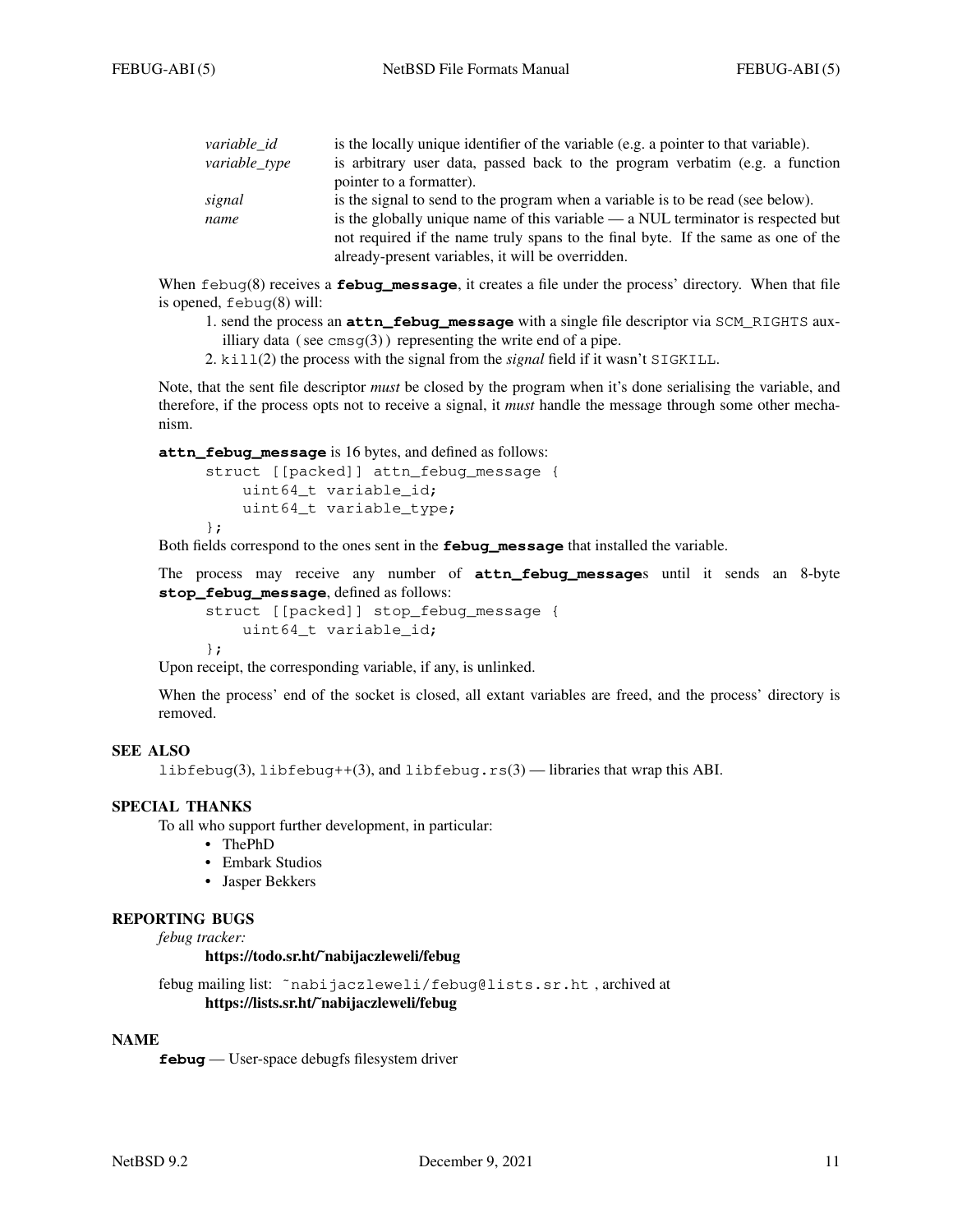### **SYNOPSIS**

```
febug_start() [ −h| −-help] [ −V| −-version] [ −d] [librefuse options] mountpoint
```
### **DESCRIPTION**

Mounts a filesystem at *mountpoint* that allows programs to register themselves and expose variables to be (relatively) non-intrusively inspected at run-time, inspired by Linux's *debugfs:*

**https://www.kernel.org/doc/html/latest/filesystems/debugfs.html**

filesystem.

See febug-abi(8) for implementation details, and the **EXAMPLES** section for an example debug session.

### **OPTIONS**

**−h**, **−-help** and **−V**, **−-version** are self-explanatory.

**−d** enables debug output from both **febug\_start()** and **librefuse**.

**febug\_start()** passes all arguments ( which have to, therefore, include *mountpoint* ) to fuse\_main(3), with **−f** (foreground) and **−o default\_permissions** appended. If run with effective UID of **0**, it also appends **−o allow\_other**.

#### **ENVIRONMENT**

FEBUG\_SOCKET the socket at which to listen for programs, or /var/run/febug.sock by default.

### **EXAMPLES**

```
# service febug start
$ mount | grep febug
/dev/puffs on /var/run/febug type puffs|refuse:febug (nodev, nosuid)
$ ./out/examples/vector-sort &
[1] 1409
$ LD_LIBRARY_PATH=out ./out/examples/string-qsort &
[2] 1410
$ ls /var/run/febug/
1409 1410
$ ls −l /var/run/febug/
dr-xr-x--- 4 nabijaczleweli users 0 Jan 15 19:52 1409
dr-xr-x--- 3 nabijaczleweli users 0 Jan 15 19:52 1410
$ ls /var/run/febug/1409/
comparisons cool_data
$ cat /var/run/febug/1409/∗
24-3 -2 -3 -2 -3 -2 3 -1 -2 -3 0 1 2 3 -1 -2 -3 0 1 2 3 -1 -2 -3 0 1 2 3 -1 2 1 0 1 2 3
$ cat /var/run/febug/1409/∗
45
-3 -2 -3 -2 -3 -2 -3 -2 -2 -3 -3 -2 -1 3 -1 1 0 0 1 2 3 2 -1 3 0 1 2 3 -1 2 1 0 1 2 3
$ grep . /var/run/febug/∗/∗
/var/run/febug/1409/comparisons:71
/var/run/febug/1409/cool_data:-3 -3 -3 -3 -3 -3 -2 -2 -2 -2 -2 -1 3 -1 1 0 0 1 2 3
/var/run/febug/1410/cool_data:3012987654ACEFOLJKODNIEMIGHBPPbdWwnfTpXQcreRlVvUSitZQWj
$ kill %1
$ ls /var/run/febug/
1410
```